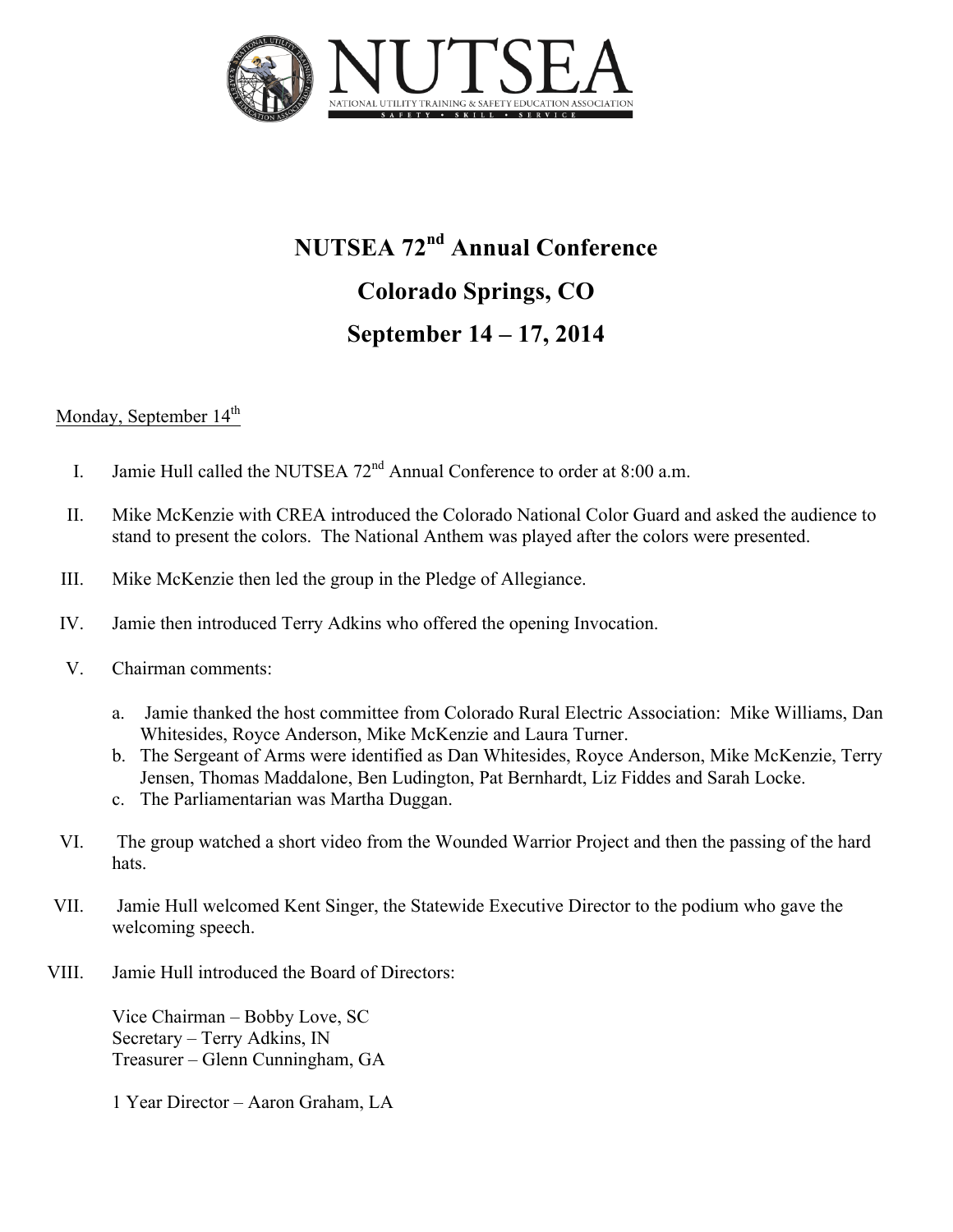1 Year Director – Jim Ed Burris, KY

2 Year Director – Kooney Duncan, OK 2 Year Director – Terry Ebright, SD

3 Year Director – Mike Williams, CO

3 Year Director – Micheal Weltzheimer, MS

Past Chair – Jim Wright (not present)

- IX. Jamie Hull called for a Quorum from the Sergeant of Arms. A Quorum was confirmed and the business meeting was called to order.
- X. Jamie welcomed Micheal Weltzheimer to the podium and presented the following for active membership into NUTSEA:

| <b>Last Name</b> | <b>First Name</b> | <b>Utility/Company</b>       | <b>State</b>   |
|------------------|-------------------|------------------------------|----------------|
| Mosley           | Tod               | <b>Baldwin EMC</b>           | AL             |
| Cruz             | Gabriel           | Grand Canyon E.C.            | AZ             |
| Kishbaugh        | Dale              | Grand Canyon E.C.            | AZ             |
| Turner           | Laura             | Colorado Statewide           | CO             |
| McKenzie         | Michael           | Colorado Statewide           | CO             |
| Maddalone        | Thomas            | <b>Holy Cross Energy</b>     | CO             |
| <b>Balius</b>    | <b>Steve</b>      | Sumter E.C.                  | FL             |
| Jackson          | Debra             | <b>Walton EMC</b>            | GA             |
| Baughn           | <b>Barry</b>      | Carroll EMC                  | GA             |
| Steele           | Chet              | Carroll EMC                  | GA             |
| Kieler           | Cory              | Maquoketa Valley E.C.        | IA             |
| Campbell         | Ryan              | Corn Belt Energy Corporation | IL             |
| Helton           | Dave              | <b>Hoosier Energy</b>        | IN             |
| <b>Bullock</b>   | John              | <b>Hoosier Energy</b>        | IN             |
| <b>Bray</b>      | Stan              | <b>Federated Rural Ins</b>   | <b>KS</b>      |
| Monroe           | Matt              | <b>Wolverine Power</b>       | MI             |
| Hunt             | Billy             | Southwest E.C.               | M <sub>O</sub> |
| Weston           | Ryan              | N.C. Statewide               | NC             |
| Hoffman          | Kyle              | Ohio Statewide               | OH             |
| Morrow           | Chad              | Oklahoma E.C.                | OK             |
| Johnson          | Eric              | Cookson Hills E.C.           | OK             |
| Glazier          | Justin            | Cimarron E.C.                | OK             |
| Macken           | Ken               | <b>KAMO</b> Power            | OK             |
| Simmons          | Mike              | Tennessee JT&S Program       | TN             |
| Christmas        | Robert            | Guadalupe Valley E.C.        | TX             |
| Conner           | Vincent           | Trinity Valley E.C.          | <b>TX</b>      |
| Duggan           | Martha            | <b>NRECA</b>                 | VA             |
| Golladay         | Randy             | Central Virginia E.C.        | VA             |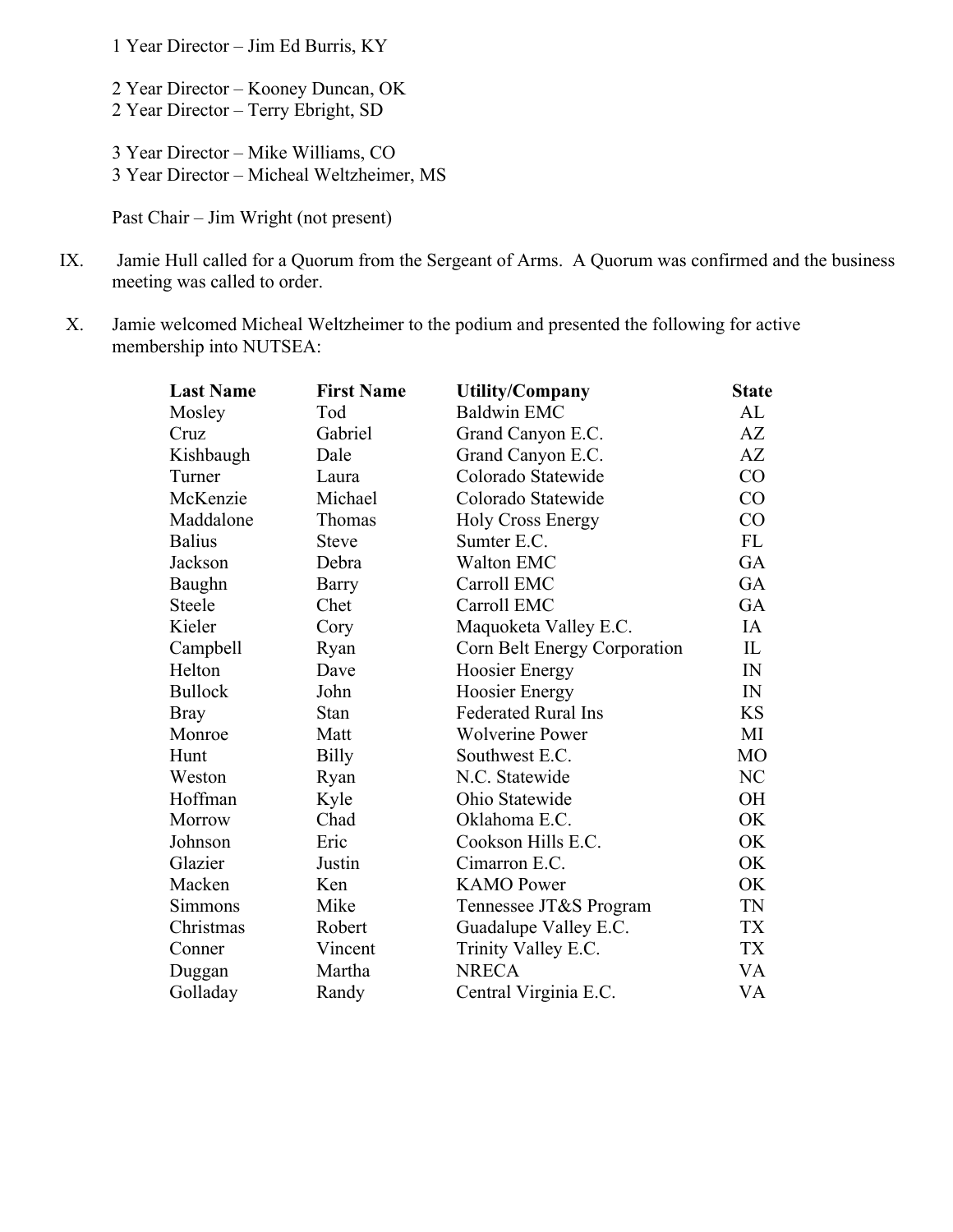The following were also presented for associate membership into NUTSEA:

| <b>Last Name</b> | <b>First Name</b> | Utility/Company                          | <b>State</b> |
|------------------|-------------------|------------------------------------------|--------------|
| Ward             | Glen              | <b>T&amp;D Electric Utility Services</b> | GA           |
| Francone         | Anthony           | Poudre Valley REA                        | CO.          |
| Ludington        | Ben               | Poudre Valley REA                        | CO           |

There was a motion and second to approve the new members and associate members. Jamie asked those present to stand and be recognized.

XI. Nominating Committee: Jamie welcomed Mike Bergeaux representing the committee in Jim Wright's absence. Mike introduced the proposed slate of Executive Committee Nominees for 2014 – 2015:

> Chairman – Bobby Love, SC Vice Chairman – Terry Adkins, IN Secretary – Glenn Cunningham, GA Treasurer – Jim Ed Burris, KY

1 Year Director – Kooney Duncan, OK 1 Year Director – Terry Ebright, SD

2 Year Director – Mike Williams, CO 2 Year Director – Micheal Weltzheimer, MS

3 Year Director – Aarron Graham, LA 3 Year Director – Jim Carpenter, MI

Past Chair – Jamie Hull

Office of NUTSEA Chair: Bobby Love was nominated by the NUTSEA Nominating Committee. There being no nominations from the floor Bobby was voted into the position.

Office of NUTSEA Vice-Chair: Terry Adkins was nominated by the NUTSEA Nominating Committee. There being no nominations from the floor Terry was voted into the position.

Office of NUTSEA Secretary: Glenn Cunningham was nominated by the NUTSEA Nominating Committee. There being no nominations from the floor Glenn was voted into the position.

Office of NUTSEA Treasurer: Jim Ed Burris was nominated by the NUTSEA Nominating Committee. There being no nominations from the floor Jim Ed was voted into the position.

3 Year Directors: Aarron Graham was nominated by the NUTSEA Nominating Committee. There being no nominations from the floor Aarron was voted into the position.

3 Year Directors: Jim Carpenter was nominated by the NUTSEA Nominating Committee. There being no nominations from the floor Jim was voted into the position.

XII. The business meeting recessed until 1:00 p.m. on Wednesday, September 17, 2014.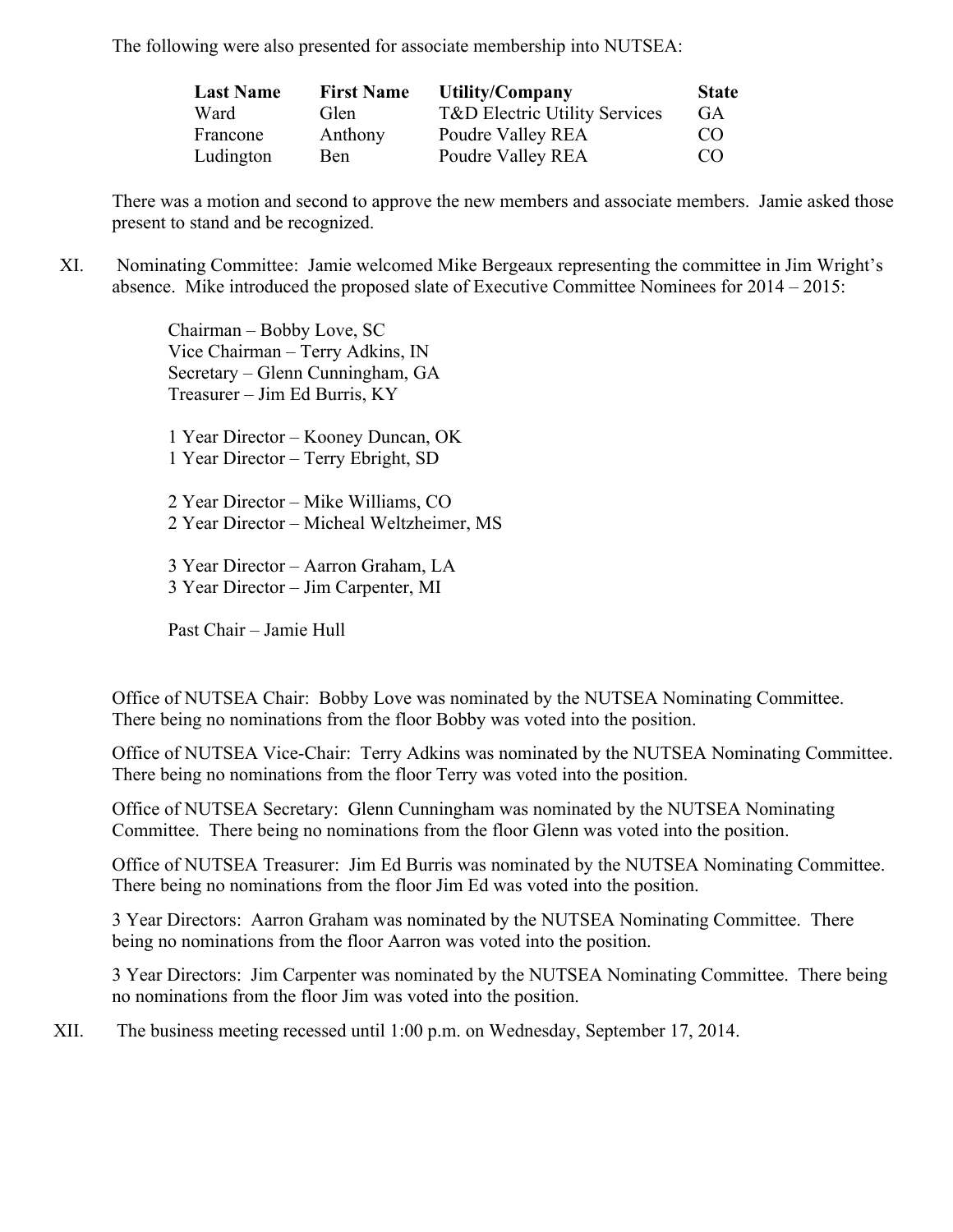- I. The meeting was called back to order at 1:00 p.m.
- II. The meeting minutes from 2013 were approved as written.
- III. Committee Reports:
	- a. Host Committee Reports: Mike Williams reported 152 people in attendance with 125 members and 43 guests. Mike recognized the CREA staff and Sergeant of Arms.
	- b. Resolutions Committee: Don Harbuck recognized the members (Jim Ed Burris, Bobby Love and Revonda Laws). Don Harbuck read the resolution to change the calendar year from November 1 through October 31 to October 1 through September 30. The resolution was voted on and approved. Don wanted to thank the committee for their work on the speaker gifts. It was also announced that Bobby Love would step down from the committee and would be replaced by Wes Lee.
	- c. Operations and Rules Committee: Garry Christopherson, Chair reported that he would be meeting with the Executive Board to review several items that need to be revised/deleted from the current by-laws and operating rules. Main subjects would be RESAP delegates from NUTSEA and the need to provide a conduit between NUTSEA and NRECA RESAP programs. The delegate group as it was known has been dissolved by NRECA.
	- d. Membership Committee: Michael Weltzheimer reported that there were 31 new active members representing 17 states.
	- e. Regulatory Standards/Legislative Report: Martha Duggan, no report. Martha gave her Regulatory Update during the conference.
	- f. New Member Orientation New Members luncheon was held on Monday. All participants received a NUTSEA computer bag and flash drive with important information.
	- g. Generation & Transmission: Revonda Laws reported that there were 17 in attendance along with three new members. Topics discussed were safety manuals, fall protection, host employer requirements, minimum approach distance, arc flash and associated topics, job briefing requirements, contractor safety, hearing conservation, industrial health, safety committees and family safety. The G&T group also discussed the possibility about having a roundtable meeting in Kentucky next spring. The entire group recognized the value of this forum and the ability to speak with peers about common issues.
	- h. Distribution: Fran Achille reported that there were 27 in attendance at the roundtable. The topics that were discussed were DOT self-certification, medical cards, fit for duty, hours of service, FR clothing (laundering, allowance, face ARC shields). Accidents discussion – what type of accidents people have had. Additional comments from the group were that NUTSEA and NRECA need to get involved with the DOT before everyone becomes disqualified from their medical cards.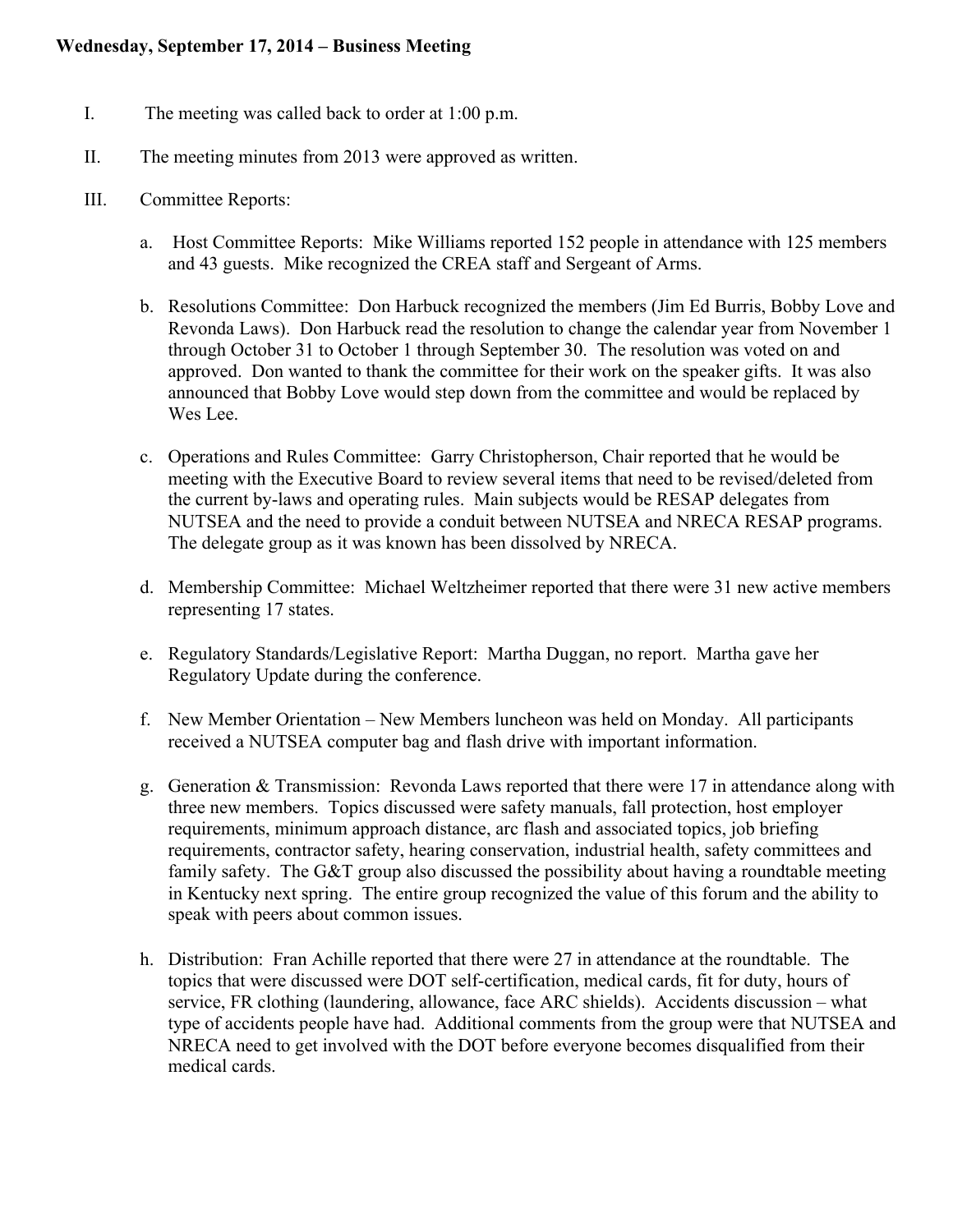- i. Job Training & Safety: Micheal Weltzheimer reported that there were 55 in attendance at the roundtable. Martha Duggan reported on Subpart V, safety rules for emergency workers, reporting on hospitalization, motor carrier safety and FEMA. Don Harbuck gave an update on the Northwest Lineman College. Bud Branham gave a RESAP update and overview, safety leadership summit, Speak Up/Listen Up and On-Site Observation Training. Corey Parr gave a Federated update and strategy labs. There were some roundtable questions – fall arrest, bucket rescue, near miss reporting and communicating with contractors. Martha fielded several questions on Subpart V. Don Harbuck posed a question to the audience "How many people have employees retiring within five years?" - An alarming number raised their hands. Bud Branham strongly encouraged unannounced crew visits. Corey Parr stated that Federated claims are down 20% and \$16.4 million were returned to cooperatives throughout the state. There was discussion regarding rescue with new fall restraint devices. The question was posed about the reporting of near misses and a question was also asked of the group about communicating with contractors.
- j. SAIA: David White (the outgoing SAIA Chairman) conducted the roundtable. It was reported that the summer meeting was held in Biloxi, Mississippi and was hosted by the Mississippi Statewide. There were 95 attendees, 60 members and 14 new member applications. Over \$1,000 was raised for the Fallen Lineman Organization. The fall meeting was held in conjunction with the NUTSEA meeting in Colorado Springs and there were 25 attendees with three new member applications. The yearly summary was reported as follows: updated membership role and SAIA directory is currently at 172 members from 19 states, by-law revision drafted and passed by vote of membership, new website improved and updated – www.southernareainstructorsassociation.org, created new SAIA logo, nominating committee submitted (with approval votes) 2015 officers – Chairman, Aarron Graham (LA); Vice-Chairman – Greg McKoy (GA); Secretary – Darren Maddox (AL), the Ray Pantel Award winner was Aarron Graham (LA). The upcoming meeting sites are as follows: Charleston, South Carolina on June 16 – 18, 2015 and Oklahoma City, Oklahoma in June 2016.
- k. Quad States: Roger Wenning reported that their summer meeting was hosted by Dairyland Power in LaCrosse, Wisconsin and was well attended. Committees have been busy revising and updating their objectives. Focus on activities to produce material that will help day-to-day safety operations. Sample programs, etc. The Quad State website (www.quadstateinstrucotrs.com) was updated and contained information about regulatory standards, proposed changes, etc.; close call and accident reports that you can add and review and use as examples in your training, great information sharing resource; meetings archive with past meeting agendas, handouts, PowerPoints, etc. and great lists of programs contributed by members for program sharing; can apply and renew membership via website and lots of sample inspections, audit and training forms, mutual aid agreements. They are currently preparing an Accident Investigation procedure to be displayed at the Safety Summit. Upcoming meeting sites are as follows: Lincoln Nebraska, Host State Nebraska REA on January 12 – 16, 2015 and Traverse City, Michigan, Host States Cherryland, MECA and GLE on June 8 – 12, 2015.
- l. Treasurer's Report: Glenn Cunningham reported as of September 17, 2014 we had \$132,789.18 in the bank with all conference related invoices yet to be paid.
- m. Report on Hard Hat donation: \$2,243 was collected. A motion was made and seconded to double that amount. Motion passed unanimously.
- n. NRECA Report: No report.